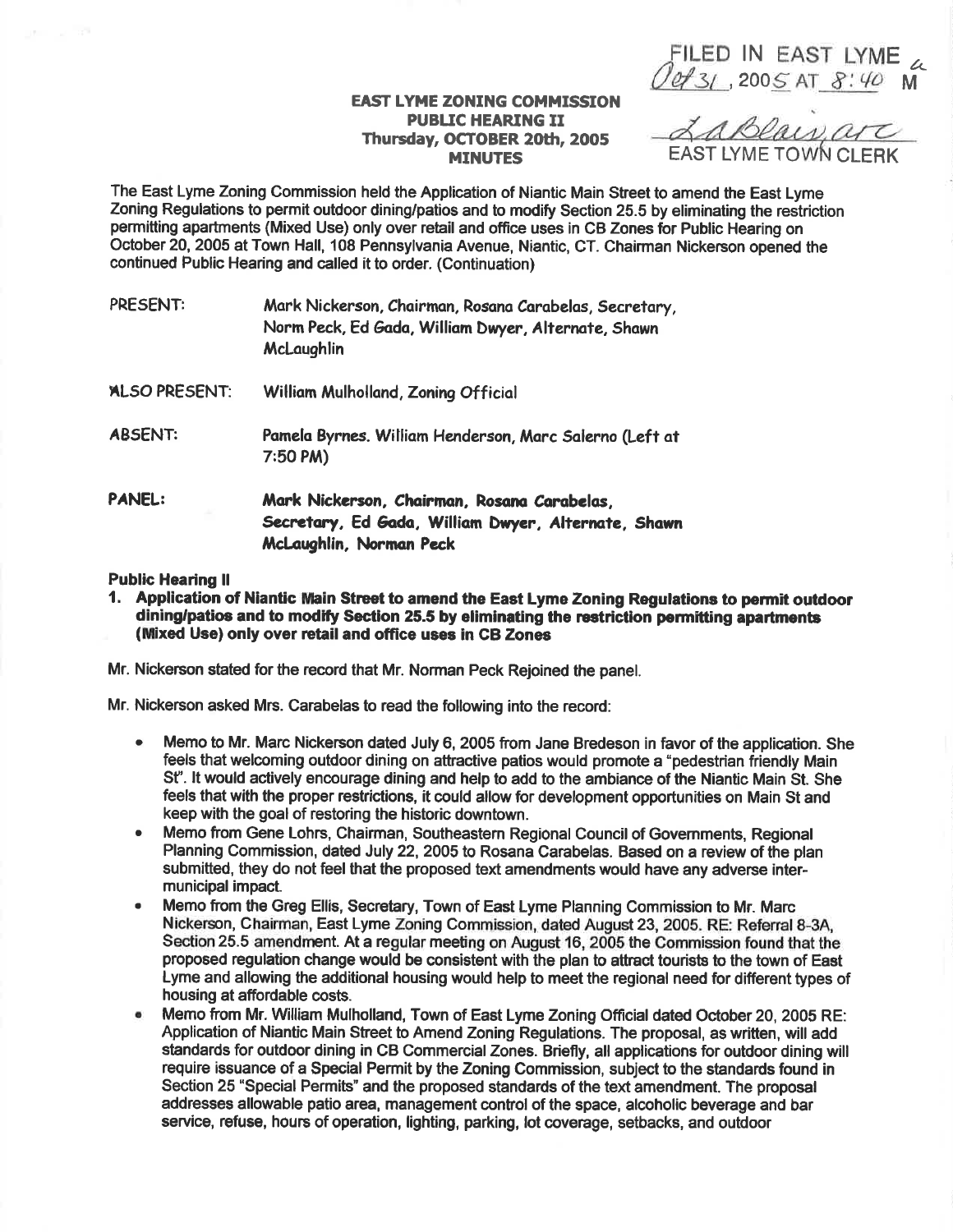entertainment. lncluded within this request is also an amendment to eliminate the restriction in Section 25.5, limiting the residential units in mixed-use buildings over retail and office use in CA & CB Commercial Zones.

Mr. Nickerson asked for Barbara Richardson Crouch to give her presentation.

Barbara Richardson Crouch, Executive Director of Niantic Main Street commission has Shappero and Associates do a market study of downtown. There were two things that were evident of the study. There is a need for more restaurants, and for those restaurants to be able to supplement their income during the summer months through outdoor dining. Also, there's a need for housing in the area. Current regulations do allow outdoor dining, however they make it virtually impossible for a restaurant that does not have its own parking lot to be able to do this. Because the downtown area is an overlay district, this has prevented most of the restaurant from being able to do this. One of the issues that some people have concerns over is the "0" lot line. Even though downtown is zoned for commercial use, there is stlll some residential use in the area. They have received phone called from residents who are concerned about having people consuming alcohol next to their property. The other issue that people have concems over is the ability to handle the overflow of parking. lt allows 600 square feet to the service area. This may or may not be an issue depending on the location of the restaurant. Because of this, one of the conditional uses of outdoor dining that they would like the Commission to consider is the proximity of the restaurant to residential areas and the ability of the area to handle the overflow of parking in the area without infringing on the private parking in the area. The third issue that they are aware of relates to the fire and safety codes. They do not want to allow the residential use of a space over a restaurant in a situation where there could be a health and safety issue.

Mr. Mulholland said that the Building Code and Health Code will take care of the fire and safety issues.

Mr. Nickerson asked if the restaurant at the Morton House have outdoor dining.

Mr. Mulholland explained that the restaurant at the Morton House made a trade off of interior dining space for the outdoor dining area in order to still meet the parking requirements.

Mr. Mulholland explained that this is an attempt to clarify the current outdoor dining regulations. The proposal with enable the Zoning Commission to disallow the outdoor dinging regulations,

Mrs. Carabelas asked if anyone wishing to have outdoor dining will still have to come to the Zoning Commission for a special permit.

Mr. Mulholland said that they will still need to get a special permit and that one of the concems that exists is over outdoor entertainment. He highly recommends that the Zoning Commission retains the requirement for an application to be filed for outdoor entertainment

Mr. Nickerson called for comments from the public in favor of this application  $-$ 

Mr. Nickerson called for comments from the public opposed to this application  $-$ 

Frank Grundman, Attorney on behalf of Mitchell Trust,22 Pennsylvania Avenue, Niantic CT requested that the Zoning Commission extend this Public Hearing once more in order to give him the opportunity to go over some of his concems over the application with Barbara Richardson Crouch in the interest of Mitchell Trust in making these regulations something that will be acceptable to all of the businesses in Niantic. There are adverse affects that this change would have on other businesses. He thinks that some of the wording in the proposal could be changed to better protect these businesses. He is concemed that the notice does not adequately put people on notice that this regulation may make several of the businesses in the town nonconforming.

Exhibit A - Letter from Frank Grundman

Mr. Nickerson asked which businesses would be nonconforming and in what why?

East Lyme Zoning Commission Public Hearing II Minutes - October 20, 2005 2005